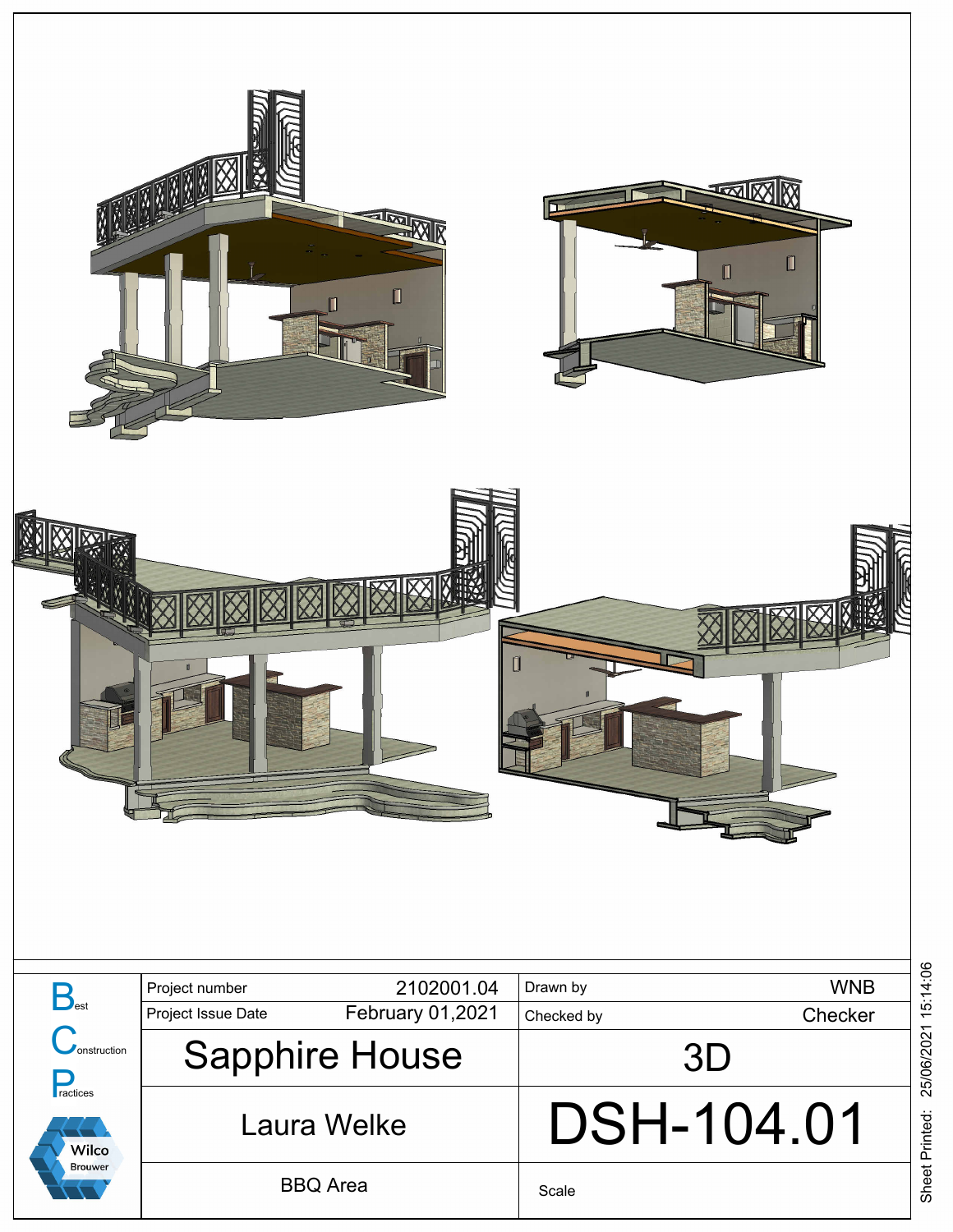

Sheet Printed: 25/06/2021 15:14:06 25/06/2021 15:14:06 Sheet Printed: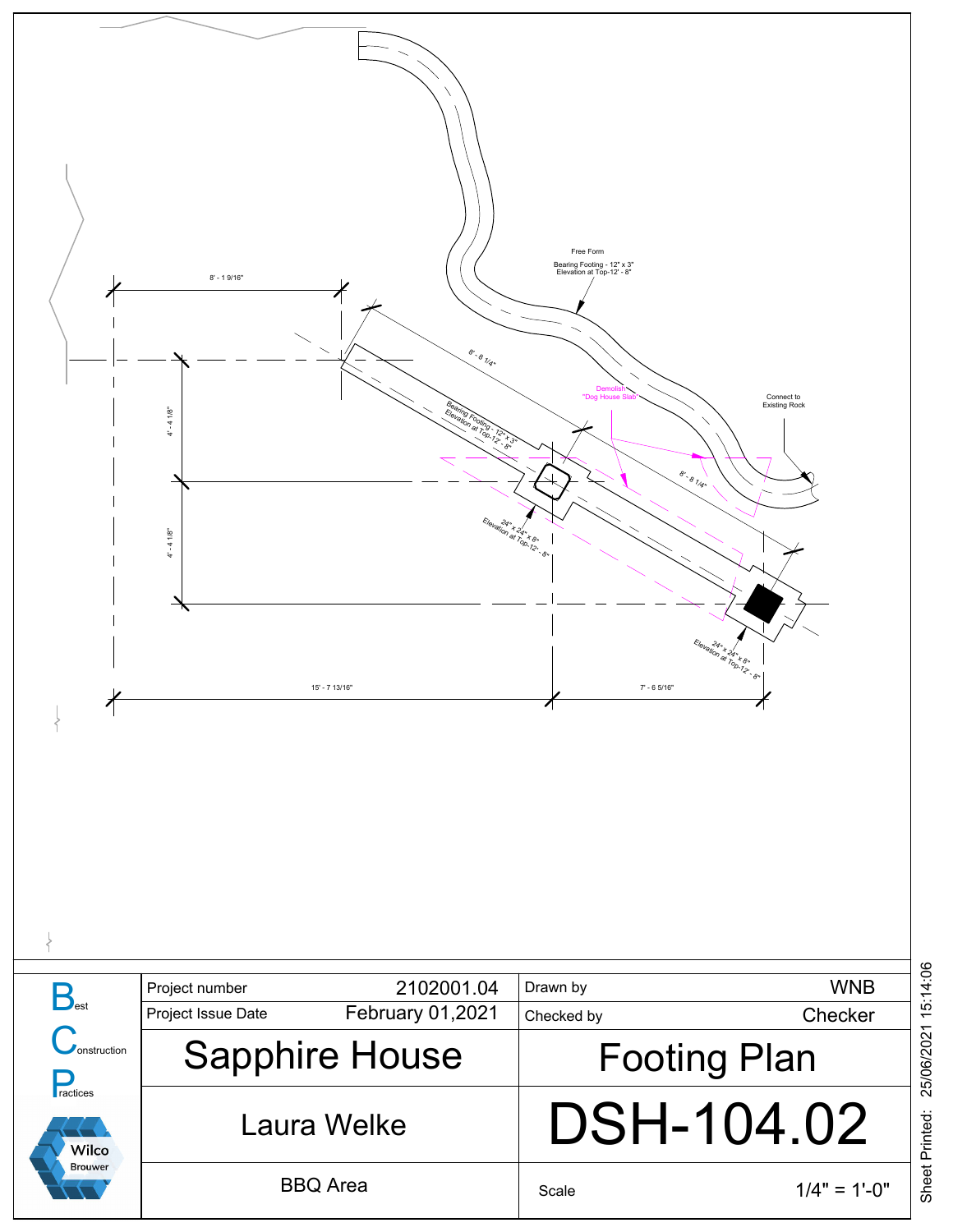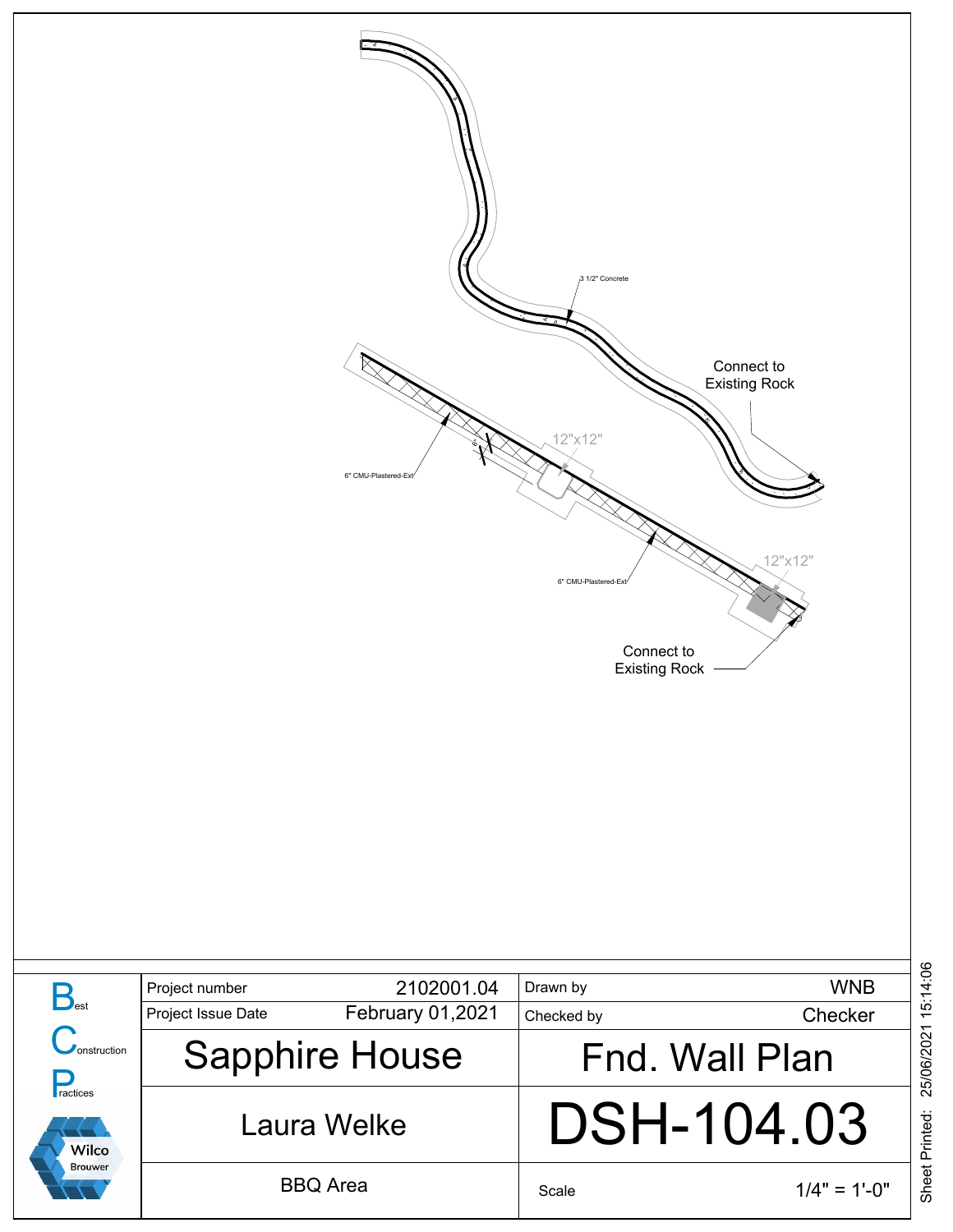

Sheet Printed: 25/06/2021 15:14:07 25/06/2021 15:14:07 Sheet Printed: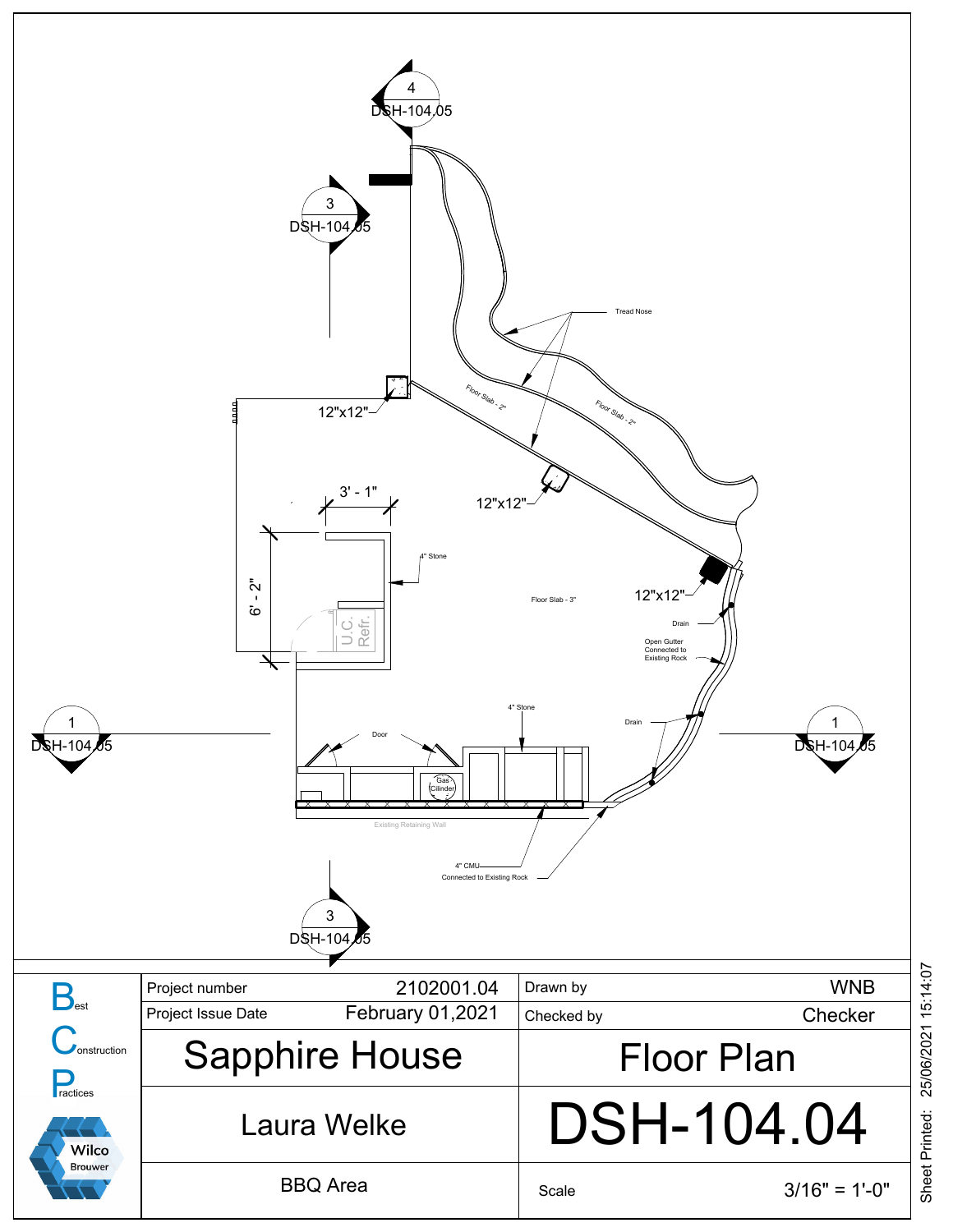<span id="page-4-0"></span>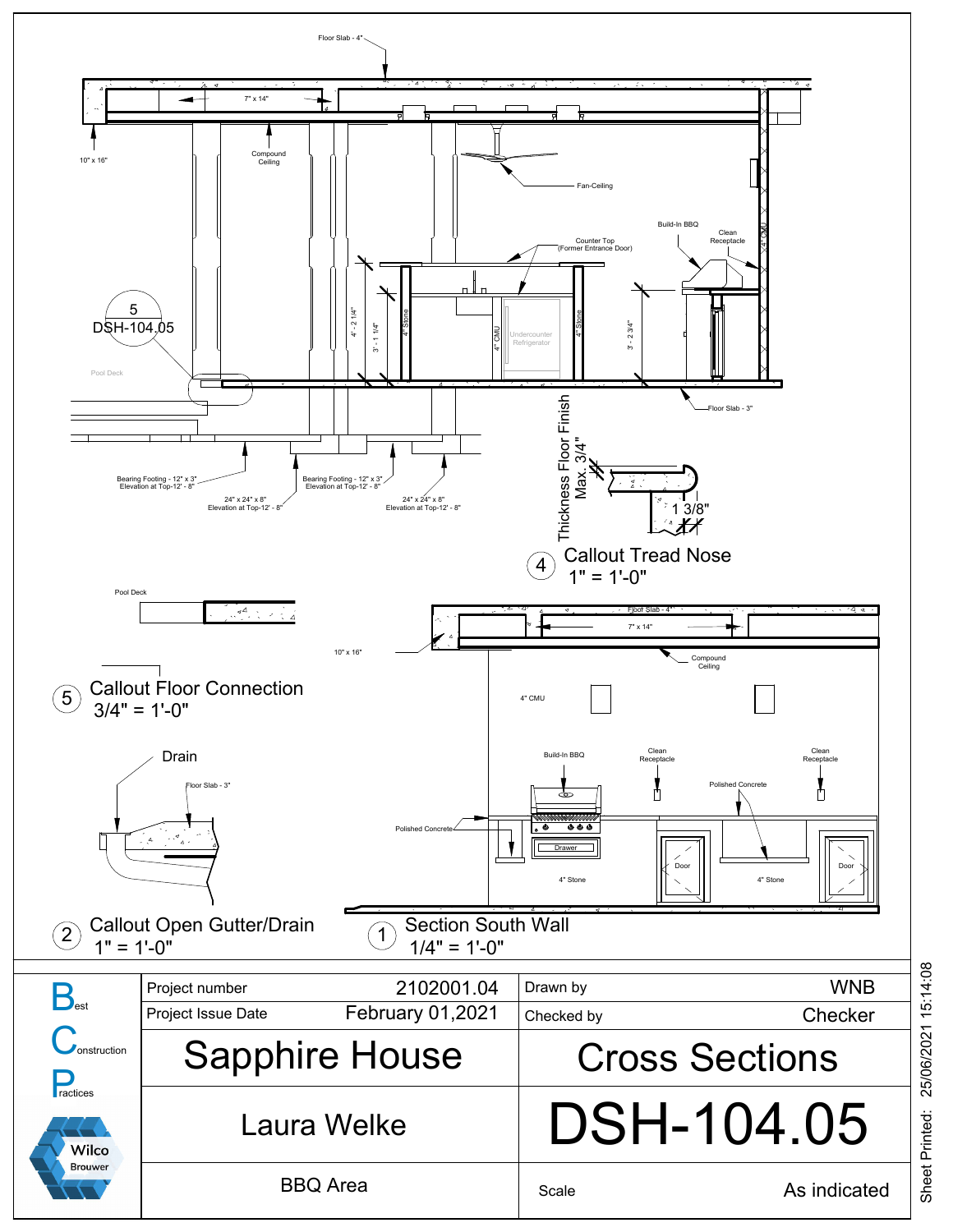

|                                                           | Project number     | 2102001.04            | Drawn by         | <b>WNB</b>     |  |
|-----------------------------------------------------------|--------------------|-----------------------|------------------|----------------|--|
| onstruction<br>ractices<br><b>Wilco</b><br><b>Brouwer</b> | Project Issue Date | February 01,2021      | Checked by       | Checker        |  |
|                                                           |                    | <b>Sapphire House</b> | <b>Roof Plan</b> |                |  |
|                                                           |                    | Laura Welke           | DSH-104.06       |                |  |
|                                                           |                    | <b>BBQ</b> Area       | Scale            | $1/8" = 1'-0"$ |  |

Sheet Printed: 25/06/2021 15:14:08 25/06/2021 15:14:08 Sheet Printed: